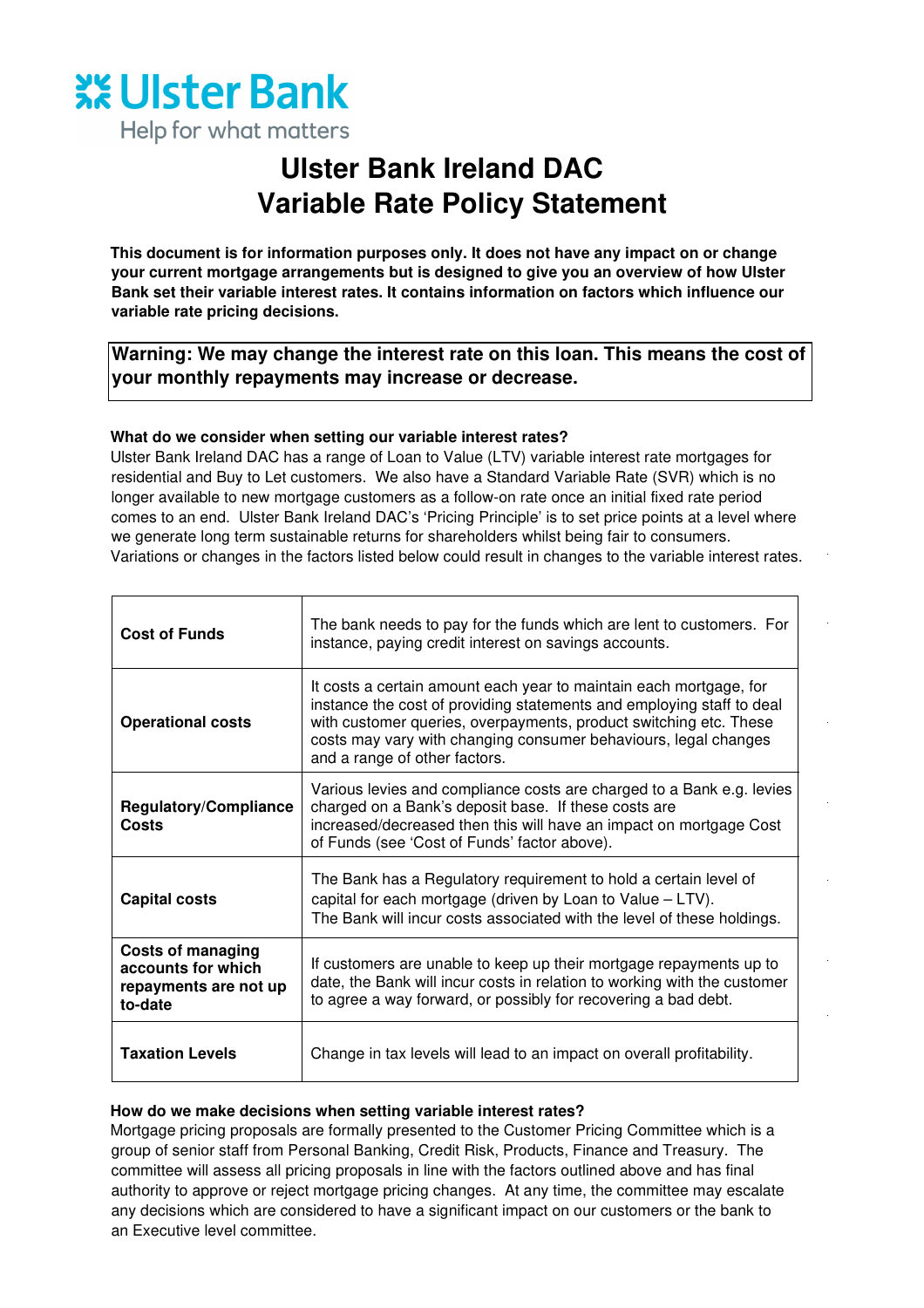## **Why do we have different variable interest rates?**

We offer a range of variable interest rates that differ depending on when the mortgage was offered and individual customer circumstances such as:

| <b>Loan to Value</b><br>(LTV)                     | We offer variable interest rates using a risk based<br>approach which considers the amount of mortgage<br>borrowing in relation to the value of the mortgaged<br>property (Loan to Value variable rates). For<br>instance, if your mortgage was €200,000 and your<br>property was valued at €250,000 your Loan to Value<br>would be 80% (i.e. 200,000 / 250,000 x 100).<br>Variable interest rates are offered to new mortgage<br>customers and to existing mortgage customers as a<br>follow-on rate once a fixed interest rate period ends.<br>The LTV is determined as at the time the fixed rate<br>was taken.<br>We offer different interest rates for Residential<br>customers and Buy to Let customers. The costs<br>associated with a Buy to Let mortgage may be higher<br>than for a residential mortgage and therefore our<br>variable interest rates may differ.<br>Why? Because a lower LTV means lower credit risk<br>and therefore lower costs, which are passed on to<br>customers by lower rates. | <b>Ulster Bank Ireland</b><br>DAC has three Loan<br>to Value bands for<br>residential customers:<br>Up to 60% LTV<br>60.01% - 80% LTV<br>$\bullet$<br>80.01% - 90% LTV<br>And two Loan to Value<br>bands for Buy to Let<br>customers:<br>Up to 60% LTV<br>60.01% - 70% LTV<br>$\bullet$ |
|---------------------------------------------------|-------------------------------------------------------------------------------------------------------------------------------------------------------------------------------------------------------------------------------------------------------------------------------------------------------------------------------------------------------------------------------------------------------------------------------------------------------------------------------------------------------------------------------------------------------------------------------------------------------------------------------------------------------------------------------------------------------------------------------------------------------------------------------------------------------------------------------------------------------------------------------------------------------------------------------------------------------------------------------------------------------------------|-----------------------------------------------------------------------------------------------------------------------------------------------------------------------------------------------------------------------------------------------------------------------------------------|
| <b>Ulster Bank</b><br>current account<br>customer | Ulster Bank offers some of our lower interest rates to<br>customers who hold their main current account with<br>us. A main current account is defined as the account<br>to which your main source of income (salary,<br>pension, dividends etc.) is paid.<br>Why? Ulster Bank wants to establish a full banking<br>relationship with our customers and it's easier to<br>provide a better service to customers who hold both<br>their current account and mortgage with us.                                                                                                                                                                                                                                                                                                                                                                                                                                                                                                                                       | Holding your main<br>current account with<br>Ulster Bank may<br>mean you qualify for a<br>lower rate.                                                                                                                                                                                   |
| Mortgage<br>amount                                | The amount outstanding on your mortgage is<br>considered for some mortgage interest rates.<br>Why? It is sometimes possible to offer a lower rate<br>on mortgages, due to the fact that the cost of<br>providing and maintaining a mortgage is relatively<br>lower with large amount outstanding.                                                                                                                                                                                                                                                                                                                                                                                                                                                                                                                                                                                                                                                                                                                 | A larger mortgage<br>may mean you qualify<br>for a lower rate.                                                                                                                                                                                                                          |

A variable interest rate can change in the following scenarios:

**1. Ulster Bank Ireland DAC makes a change to their Standard Variable Rate or other variable rates** (either increase or decrease) – if this happens the full change will be passed on to you. We will notify you in writing at least one month in advance of an increase to the Standard Variable Rate or our other variable rates. We will advise you of the date from which the new rate will apply; the details of the old and new rate plus the revised repayment amount. If you anticipate difficulties in meeting your mortgage repayments due to an increase in our variable rates, you may contact us to discuss the matter. As Standard Variable Rate and our Loan to Value variable rates are not linked to the European Central Bank base rate (ECB), the rate can increase or decrease at any time even if there is no change in the ECB base rate.